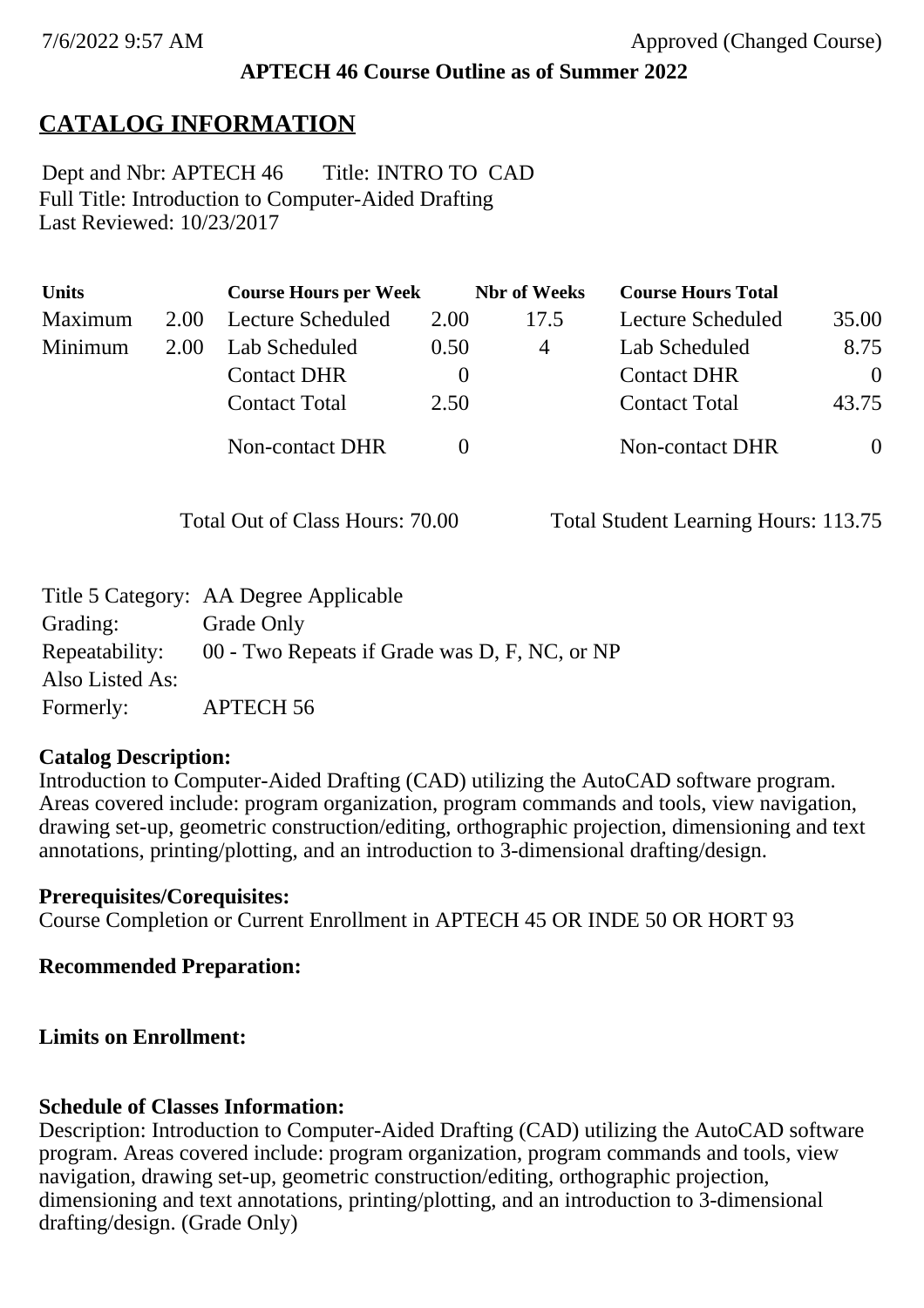Prerequisites/Corequisites: Course Completion or Current Enrollment in APTECH 45 OR INDE 50 OR HORT 93 Recommended: Limits on Enrollment: Transfer Credit: CSU;UC. Repeatability: Two Repeats if Grade was D, F, NC, or NP

# **ARTICULATION, MAJOR, and CERTIFICATION INFORMATION:**

| <b>AS Degree:</b><br><b>CSU GE:</b>          | <b>Area</b><br><b>Transfer Area</b> |            |           | Effective:<br>Effective: | Inactive:<br>Inactive: |
|----------------------------------------------|-------------------------------------|------------|-----------|--------------------------|------------------------|
| IGETC:                                       | <b>Transfer Area</b>                |            |           | Effective:               | Inactive:              |
| <b>CSU Transfer:</b> Transferable Effective: |                                     |            | Fall 1988 | Inactive:                |                        |
| <b>UC Transfer:</b> Transferable             |                                     | Effective: | Fall 1999 | Inactive:                |                        |

**CID:**

**Certificate/Major Applicable:** 

[Both Certificate and Major Applicable](SR_ClassCheck.aspx?CourseKey=APTECH46)

# **COURSE CONTENT**

#### **Student Learning Outcomes:**

Upon completion of the course, students will be able to:

- 1. Produce CAD projects that utilize geometric construction/editing, orthographic projection, dimensioning and text annotations.
- 2. Produce prints/plots from student prepared CAD files.

## **Objectives:**

During this course, students will:

- 1. Demonstrate knowledge of AutoCAD program organization.
- 2. Execute file management operations within the Windows and AutoCAD interface.
- 3. Execute CAD drafting/design commands.
- 4. Set up drawing environments with AutoCAD.
- 5. Utilize geometric positioning tools when executing precise drafting/design work.
- 6. Generate and edit geometric constructions, dimensions, and text annotations.
- 7. Generate and edit multi-view and orthographic projection drawings.
- 8. Demonstrate proficiency using AutoCAD blocks.
- 9. Effectively control printing/plotting of AutoCAD drawing files.
- 10. Construct a 3D model.

#### **Topics and Scope:**

I. Introduction to the Computer as a Drafting/Design Tool with Emphasis on Hardware and Software

- A. Windows desktop and Windows File Explorer navigation
- B. Mouse usage
- C. Keyboard entry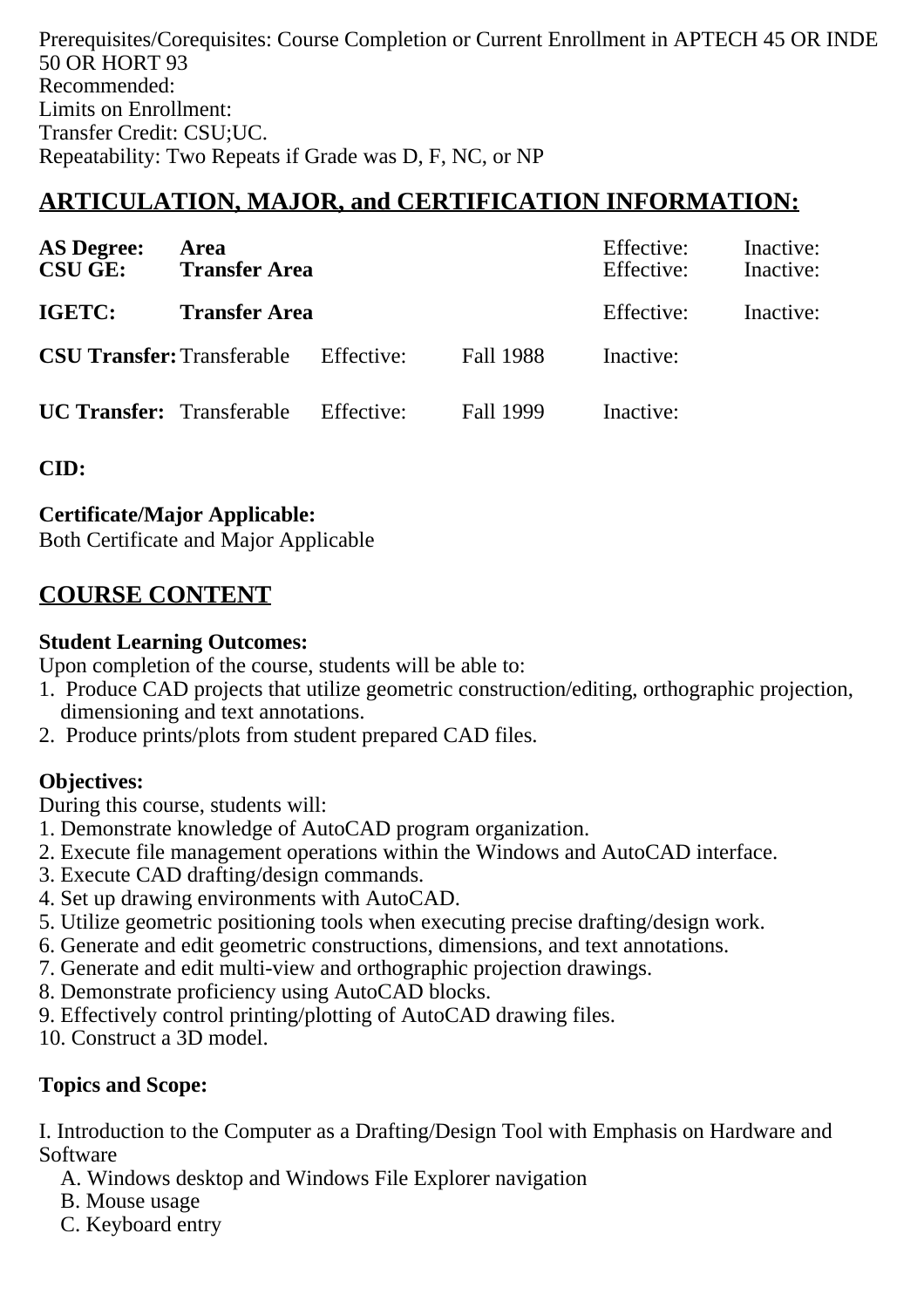D. File management

II. Accessing AutoCAD Commands via: Ribbon, Toolbars, Palettes and Keyboard

III. Setting up the Drawing Environment: Sheet Size, Units, Model/Layout Tabs, Layers, Linetypes

and Lineweights

IV. Geometric Construction and Positioning Tools

- A. Object snap
- B. Directional distance entry
- C. Polar tracking
- D. Dynamic input
- E. Object tracking
- F. Grid and snap
- G. From and point filters
- V. Geometric Constructions
	- A. Tangent arcs
	- B. Polygons
	- C. Ellipses
	- D. Concentric arcs
	- E. Parallel and perpendicular lines
	- F. Polar and rectangular arrays
	- G. Polylines
- VI. Multi-View Drawings
	- A. Xlines for view to view projection layout
	- B. Correct depiction of visible, hidden, and symmetrical features at individual views
	- C. Linear, radial, and angular dimensions
- VII. AutoCAD Blocks: Creating, Inserting and Redefining Blocks
- VIII. Plotting: Sheet Size, Plot Scale, Lineweights and Color
- IX. 3D Surface Modeling: Wire-frame and 3Dfaces

The above Topics and Scope apply to both lecture and lab course components in an integrated format.

#### **Assignment:**

Lecture-Related Assignments:

- 1. Assignment reading (2-10 pages per CAD assignment)
- 2. Quizzes (0-4)
- 3. Final exam

Lab-Related Assignments: 1. CAD assignments (12-15)

#### **Methods of Evaluation/Basis of Grade:**

**Writing:** Assessment tools that demonstrate writing skills and/or require students to select, organize and explain ideas in writing.

None, This is a degree applicable course but assessment tools based on writing are not included because problem solving assessments are more appropriate for this course. Writing  $0 - 0\%$